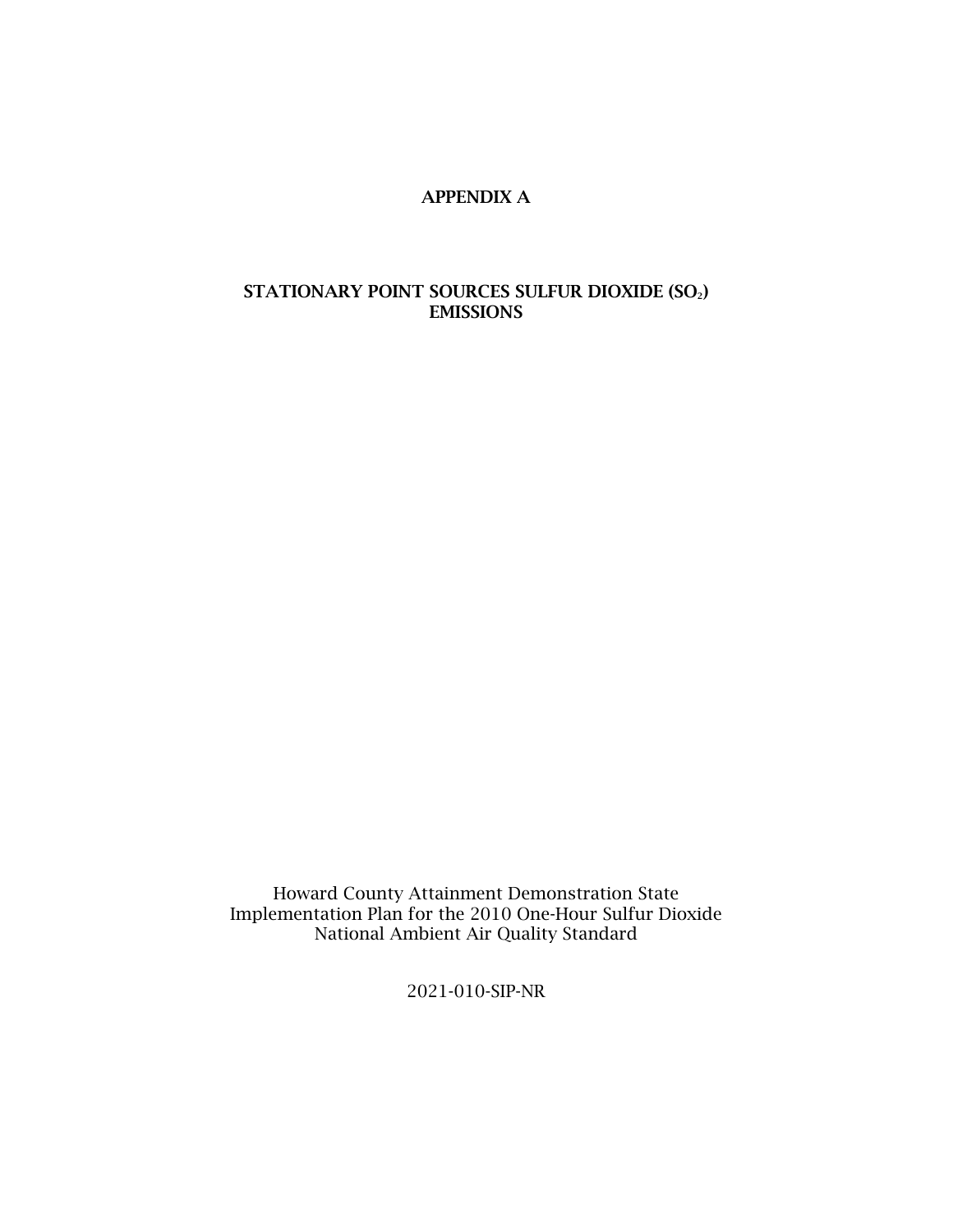## **Appendix A: Howard County Point Sources Sulfur Dioxide (SO2) Emissions** 1 of 3 **Howard County 2010 SO2 Nonattainment Area Point Source Annual (Routine) SO2 Emissions in Tons Per Year (tpy) by Emission Point Number (EPN)**

| <b>Regulated Entity</b><br><b>Reference Number</b> | <b>Air Account</b> | Company                 | Site                       | <b>EPN</b>        | <b>Emission Point Name</b>                  | 2017 Routine SO.        | 2018 Routine SO <sub>2</sub><br><b>Emissions in tpy</b> | 2019 Routine SO <sub>2</sub><br><b>Emissions in tpy</b> | 2020 Routine SO <sub>2</sub><br><b>Emissions in tpy</b> | Average of 2017-2020<br><b>Routine SO<sub>2</sub></b> Emissions | Projected 2026<br><b>Attainment Year SO<sub>2</sub></b><br><b>Emissions in toy</b> |                                                                                                                 |
|----------------------------------------------------|--------------------|-------------------------|----------------------------|-------------------|---------------------------------------------|-------------------------|---------------------------------------------------------|---------------------------------------------------------|---------------------------------------------------------|-----------------------------------------------------------------|------------------------------------------------------------------------------------|-----------------------------------------------------------------------------------------------------------------|
| RN100250869                                        | HT0011Q            | DELEK US HOLDING        | <b>BIG SPRING REFINERY</b> | 01GTRFUG          | <b>GTR AREA FUGITIVE EMISSION</b>           | <b>Emissions in tpy</b> |                                                         |                                                         |                                                         | in tpy                                                          |                                                                                    | Data Used to Determine 2026 SO <sub>2</sub> Emissions<br>0 Average 2017-2020 reported point source emissions    |
| RN100250869                                        | HT0011Q            | DELEK US HOLDING        | <b>BIG SPRING REFINERY</b> | 02BGVCMHTR        | <b>HEATER STACK</b>                         |                         | 0.6365                                                  | 0.3173                                                  | 0.4497                                                  | 0.4678                                                          |                                                                                    | 0.4678 Average 2017-2020 reported point source emissions                                                        |
| RN100250869                                        | HT0011Q            | DELEK US HOLDING        | <b>BIG SPRING REFINERY</b> | 02CHRGAHTR        | <b>CRUDE "A" HEATER STACK</b>               | 0.4618                  | 1.1201                                                  | 0.6011                                                  | 0.6969                                                  | 0.72                                                            |                                                                                    | 0.72 Average 2017-2020 reported point source emissions                                                          |
| RN100250869                                        | HT0011Q            | DELEK US HOLDING        | <b>BIG SPRING REFINERY</b> | 02CHRGBHTR        | CRUDE "B" HEATER STACK                      | 0.4267                  | 0.9986                                                  | 0.5246                                                  | 0.7553                                                  | 0.6763                                                          |                                                                                    | 0.6763 Average 2017-2020 reported point source emissions                                                        |
| RN100250869                                        | HT0011O            | DELEK US HOLDING        | <b>BIG SPRING REFINERY</b> | 02CHRGDHTR        | CRUDE "D" HEATER STACK                      | 0.6626                  | 1.6891                                                  | 0.8523                                                  | 1.1706                                                  | 1.0937                                                          |                                                                                    |                                                                                                                 |
| RN100250869                                        | HT0011Q            | DELEK US HOLDING        | <b>BIG SPRING REFINERY</b> | 02CHRGHTR         | <b>FURNACE STACK</b>                        |                         |                                                         |                                                         |                                                         |                                                                 |                                                                                    | 1.0937 Average 2017-2020 reported point source emissions<br>0 Average 2017-2020 reported point source emissions |
| RN100250869                                        | HT0011Q            | DELEK US HOLDING        | <b>BIG SPRING REFINERY</b> | 02CRUDEFLR        | CRUDE UNIT EMRGNCY. FLARE                   | 0.1793                  | 1.7258                                                  | 4.5792                                                  | 15.806                                                  | 5.572                                                           |                                                                                    | 5.5727 Average 2017-2020 reported point source emissions                                                        |
|                                                    |                    |                         |                            |                   |                                             |                         |                                                         |                                                         |                                                         |                                                                 |                                                                                    |                                                                                                                 |
| RN100250869                                        | HT0011Q            | DELEK US HOLDING        | <b>BIG SPRING REFINERY</b> | 02CRUDEFUG        | <b>CRUDE UNIT FUGITIVES</b>                 |                         |                                                         |                                                         |                                                         |                                                                 |                                                                                    | 0 Average 2017-2020 reported point source emissions                                                             |
| RN100250869                                        | HT0011Q            | DELEK US HOLDING        | <b>BIG SPRING REFINERY</b> | 04CHRGHTR         | HDS CHARGE HEATER STACK                     | 0.0933                  | 0.2264                                                  | 0.1173                                                  | 0.1995                                                  | 0.1591                                                          |                                                                                    | 0.1591 Average 2017-2020 reported point source emissions                                                        |
| RN100250869                                        | HT0011Q            | DELEK US HOLDING        | <b>BIG SPRING REFINERY</b> | 04DFC5HTR         | <b>H.D.S. HEATER STACK</b>                  | 0.2844                  | 0.6274                                                  | 0.2895                                                  | 0.4509                                                  | 0.4131                                                          |                                                                                    | 0.4131 Average 2017-2020 reported point source emissions                                                        |
| RN100250869                                        | HT0011Q            | DELEK US HOLDING        | <b>BIG SPRING REFINERY</b> | <b>DSCHRGHTR</b>  | REFORMER CHARGE HEATER STACK                | 1.0975                  | 2.7894                                                  | 1.4319                                                  | 3.1526                                                  | 2.1179                                                          |                                                                                    | 2.1179 Average 2017-2020 reported point source emissions                                                        |
| RN100250869                                        | HT0011Q            | DELEK US HOLDING        | <b>BIG SPRING REFINERY</b> | 05DEC5HTR         | REFORMER DEC5 HEATER STACK                  | 0.1888                  | 0.4518                                                  | 0.2204                                                  | 0.3544                                                  | 0.3039                                                          |                                                                                    | 0.3039 Average 2017-2020 reported point source emissions                                                        |
| RN100250869                                        | HT0011Q            | DELEK US HOLDING        | <b>BIG SPRING REFINERY</b> | <b>OSREFMRFLR</b> | HDS & REFORMER FLARE                        | 0.1991                  | 3.5904                                                  | 6.1837                                                  | 7,8896                                                  | 4.4657                                                          |                                                                                    | 4.4657 Average 2017-2020 reported point source emissions                                                        |
| RN100250869                                        | HT0011Q            | DELEK US HOLDING        | <b>BIG SPRING REFINERY</b> | 06CHRGHTR         | FCCU PREHEATER STACK                        | 0.2398                  | 0.6981                                                  | 0.3494                                                  | 0.449                                                   | 0.4341                                                          |                                                                                    | 0.4341 Average 2017-2020 reported point source emissions                                                        |
| RN100250869                                        | HT0011Q            | DELEK US HOLDING        | <b>BIG SPRING REFINERY</b> | <b>O6ESPPCV</b>   | <b>FSP STACK</b>                            | 747.4128                | 827.7091                                                | 607.5291                                                | 362.2184                                                | 636.2174                                                        |                                                                                    | 636.2174 Average 2017-2020 reported point source emissions                                                      |
| RN100250869                                        | HT0011Q            | DELEK US HOLDING        | <b>BIG SPRING REFINERY</b> | 06ESPPCVBP        | BY-PASS STACK FOR ESP & CO<br><b>BOILER</b> |                         |                                                         |                                                         |                                                         |                                                                 |                                                                                    | 0 Average 2017-2020 reported point source emissions                                                             |
| RN100250869                                        | HT0011Q            | DELEK US HOLDING        | <b>BIG SPRING REFINERY</b> | 06FCCUFUG         | FCCU FUGITIVES                              |                         |                                                         |                                                         |                                                         |                                                                 |                                                                                    | 0 Average 2017-2020 reported point source emissions                                                             |
| RN100250869                                        | HT0011Q            | <b>DELEK US HOLDING</b> | <b>BIG SPRING REFINERY</b> | 08CLEFUG          | <b>CAT LIGHT ENDS FUGITIVES</b>             |                         |                                                         |                                                         |                                                         |                                                                 |                                                                                    | 0 Average 2017-2020 reported point source emissions                                                             |
| RN100250869                                        | HT0011Q            | DELEK US HOLDING        | <b>BIG SPRING REFINERY</b> | 08MEROXCBN        | MEROX OFF - GAS CARBON CANISTE              |                         |                                                         |                                                         |                                                         |                                                                 |                                                                                    | 0 Average 2017-2020 reported point source emissions                                                             |
| RN100250869                                        | HT00110            | DELEK US HOLDING        | <b>BIG SPRING REFINERY</b> | 09CHRGHTR         | <b>I DH UNIFINER CHRG HEATER STACK</b>      | 0.0447                  | 0.1116                                                  | 0.067                                                   | 0.096                                                   | 0.0799                                                          |                                                                                    | 0.0799 Average 2017-2020 reported point source emissions                                                        |
| RN100250869                                        | HT0011Q            | DELEK US HOLDING        | <b>BIG SPRING REFINERY</b> | 10FGTFUG          | FUEL GAS TREATER FUGITIVES                  |                         |                                                         |                                                         |                                                         |                                                                 |                                                                                    | 0 Average 2017-2020 reported point source emissions                                                             |
| RN100250869                                        | HT0011Q            | DELEK US HOLDING        | <b>BIG SPRING REFINERY</b> | 11HTOILHTR        | ALKY HOT OIL HEATER STACK                   | 0.0385                  | 0.1034                                                  | 0.0517                                                  | 0.0775                                                  | 0.0678                                                          |                                                                                    | 0.0678 Average 2017-2020 reported point source emissions                                                        |
| RN100250869                                        | HT0011Q            | DELEK US HOLDING        | <b>BIG SPRING REFINERY</b> | <b>4NEASTFLR</b>  | "14NEASTFLR/EMER" FLARING                   | 0.1772                  | 10.1551                                                 | 19,6358                                                 | 25.558                                                  | 13,8816                                                         |                                                                                    | 13.8816 Average 2017-2020 reported point source emissions                                                       |
| RN100250869                                        | HT0011Q            | DELEK US HOLDING        | <b>BIG SPRING REFINERY</b> | <b>ISCHRGHTR</b>  | GOH CHARGE HEATER STACK                     | 0.0685                  | 0.1418                                                  | 0.0983                                                  | 0.1731                                                  | 0.1204                                                          |                                                                                    | 0.1204 Average 2017-2020 reported point source emissions                                                        |
| RN100250869                                        | HT0011Q            | DELEK US HOLDING        | <b>BIG SPRING REFINERY</b> | 16SOUTHFLR        | <b>SS FLARE STACK</b>                       | 4.777                   | 16,7708                                                 | 2.2198                                                  | 51.0757                                                 | 18.7108                                                         |                                                                                    | 14.22 Annual Permit Limit                                                                                       |
| RN100250869                                        | HT0011Q            | DELEK US HOLDING        | <b>BIG SPRING REFINERY</b> | l-VGRU            | VENT GAS RECOVERY UNIT                      |                         |                                                         |                                                         |                                                         |                                                                 |                                                                                    | 0 Average 2017-2020 reported point source emissions                                                             |
| RN100250869                                        | HT0011Q            | DELEK US HOLDING        | <b>BIG SPRING REFINERY</b> | 23AC-1HTR         | PDA ASPHALT HEATER STACK                    | 0.0541                  | 0.0042                                                  | 0.0021                                                  | 0.001                                                   | 0.0155                                                          |                                                                                    | 0.0155 Average 2017-2020 reported point source emissions                                                        |
| RN100250869                                        | HT0011Q            | DELEK US HOLDING        | <b>BIG SPRING REFINERY</b> | 23GSOILHTR        | PDA GAS OIL HEATER STACK                    | 0.0461                  | 0.1197                                                  | 0.0601                                                  | 0.081                                                   | 0.0768                                                          |                                                                                    | 0.0768 Average 2017-2020 reported point source emissions                                                        |
| RN100250869                                        | HT0011Q            | DELEK US HOLDING        | <b>BIG SPRING REFINERY</b> | 23KTTLEHTR        | PDA TEA KETTLE SUPERHEATER STA              | 0.0043                  | 0.0133                                                  | 0.0071                                                  | 0.010                                                   | 0.0088                                                          |                                                                                    | 0.0088 Average 2017-2020 reported point source emissions                                                        |
| RN100250869                                        | HT0011Q            | DELEK US HOLDING        | <b>BIG SPRING REFINERY</b> | 24STM23BLR        | <b>BOILER #23 STACK</b>                     | 0.6132                  | 1.6013                                                  | 0.8327                                                  | 1.545                                                   | 1.1483                                                          |                                                                                    | 1.1483 Average 2017-2020 reported point source emissions                                                        |
| RN100250869                                        | HT0011Q            | DELEK US HOLDING        | <b>BIG SPRING REFINERY</b> | 24STM24BLR        | <b>BOILER #24 STACK</b>                     | 0.832                   | 2.4985                                                  | 1.1087                                                  | 1.9806                                                  | 1.605                                                           |                                                                                    | 1.605 Average 2017-2020 reported point source emissions                                                         |
| RN100250869                                        | HT0011Q            | DELEK US HOLDING        | <b>BIG SPRING REFINERY</b> | 24TEMP2BLR        | N.S. HOLMAN BOILER                          |                         |                                                         |                                                         |                                                         |                                                                 |                                                                                    | 0 Average 2017-2020 reported point source emissions                                                             |
| RN100250869                                        | HT0011Q            | DELEK US HOLDING        | <b>BIG SPRING REFINERY</b> | 24TEMP3BLR        | S.S. INDECK BOILER                          |                         |                                                         |                                                         |                                                         |                                                                 |                                                                                    | 0 Average 2017-2020 reported point source emissions                                                             |
| RN100250869                                        | HT0011Q            | DELEK US HOLDING        | <b>BIG SPRING REFINERY</b> | 24TEMP4BLR        | <b>NS WABASH BOILER</b>                     |                         |                                                         |                                                         |                                                         |                                                                 |                                                                                    | 0 Average 2017-2020 reported point source emissions                                                             |
| RN100250869                                        | HT0011Q            | DELEK US HOLDING        | <b>BIG SPRING REFINERY</b> | 24TFMPBIR         | N.S. INDECK BOILER                          |                         |                                                         |                                                         |                                                         |                                                                 |                                                                                    | 0 Average 2017-2020 reported point source emissions                                                             |
| RN100250869                                        | HT0011Q            | DELEK US HOLDING        | <b>BIG SPRING REFINERY</b> | 24WBASHBLR        | TRAILER MOUNTED BOILER                      |                         |                                                         |                                                         | 0.0167                                                  | 0.0167                                                          |                                                                                    | 0.0167 Average 2017-2020 reported point source emissions                                                        |
| RN100250869                                        | HT0011Q            | DELEK US HOLDING        | <b>BIG SPRING REFINERY</b> | 25CLAYHTR         | <b>CLAY TWR HEATER STACK</b>                | 0.0105                  | 0.0285                                                  | 0.012                                                   | 0.0226                                                  | 0.0185                                                          |                                                                                    | 0.0185 Average 2017-2020 reported point source emissions                                                        |
|                                                    |                    |                         |                            |                   |                                             |                         |                                                         |                                                         |                                                         |                                                                 |                                                                                    |                                                                                                                 |
| RN100250869                                        | HT0011Q            | DELEK US HOLDING        | <b>BIG SPRING REFINERY</b> | 26C8ESTHTR        | <b>C8 EAST HEATER STACK</b>                 |                         |                                                         |                                                         |                                                         |                                                                 |                                                                                    | 0 Average 2017-2020 reported point source emissions                                                             |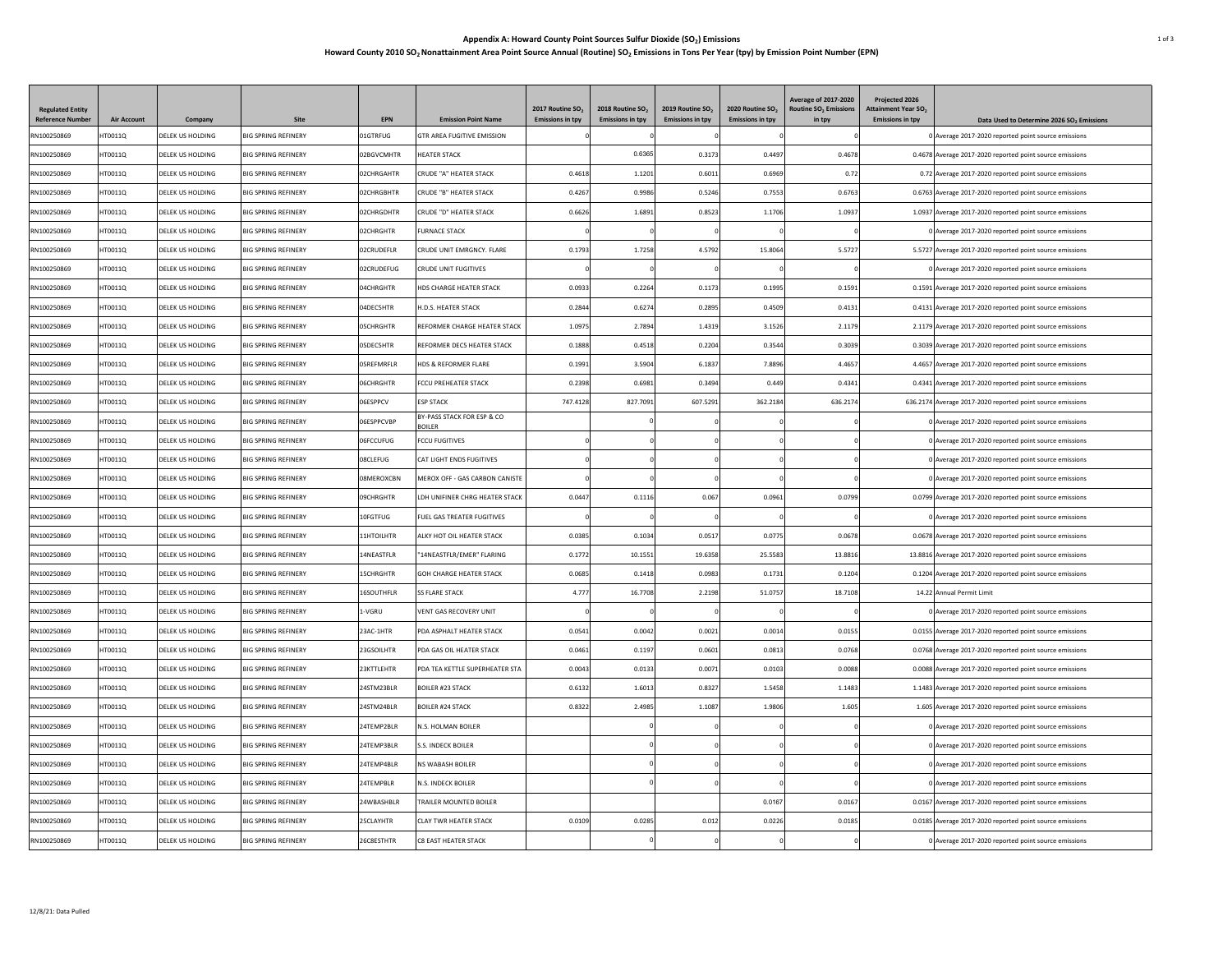## **Appendix A: Howard County Point Sources Sulfur Dioxide (SO2) Emissions** 2 of 3 **Howard County 2010 SO2 Nonattainment Area Point Source Annual (Routine) SO2 Emissions in Tons Per Year (tpy) by Emission Point Number (EPN)**

| RN100250869<br>DELEK US HOLDING<br><b>BIG SPRING REFINERY</b><br>26C8WSTHTR<br>C8 WEST HEATER STACK<br>0.0871<br>0.0871 Average 2017-2020 reported point source emissions<br>HT0011Q<br>0.0522<br>0.142<br>0.0676<br>0.0864<br>RN100250869<br>HT0011Q<br>DELEK US HOLDING<br><b>BIG SPRING REFINERY</b><br>37BAYRKFLR<br><b>LOADING RACK STACK</b><br>0 Average 2017-2020 reported point source emissions<br>DELEK US HOLDING<br><b>BIG SPRING REFINERY</b><br>37BOXAHTR<br>HORIZ ASPHALT BOX HEATER "A" S<br>0.0686<br>0.0779<br>0.1525<br>0.1178<br>RN100250869<br>HT0011Q<br>0.172<br>0.1178 Average 2017-2020 reported point source emissions<br>DELEK US HOLDING<br>37BOXBHTR<br>0.0619<br>0.0323<br>0.0544<br>RN100250869<br>HT0011Q<br><b>BIG SPRING REFINERY</b><br>VERT ASPHALT BOX HEATER "B" ST<br>0.0391<br>0.0841<br>0.0544 Average 2017-2020 reported point source emissions<br>RN100250869<br>HT0011Q<br>DELEK US HOLDING<br><b>BIG SPRING REFINERY</b><br>37PMAHTR<br>PMA HOT OIL HEATER STACK<br>0.4137<br>0.4062<br>0.0086<br>0.0062<br>0.2087<br>0.2087 Average 2017-2020 reported point source emissions<br>RN100250869<br>HT0011Q<br>DELEK US HOLDING<br><b>BIG SPRING REFINERY</b><br>37PMGTRFLR<br>GTR ASPHALT VAPOR COMBUSTOR<br>0.3785<br>0.5415<br>0.3837<br>0.2928<br>0.3991<br>0.3991 Average 2017-2020 reported point source emissions<br>37PMGTRHTR<br>0.0029<br>RN100250869<br>HT0011Q<br>DELEK US HOLDING<br><b>BIG SPRING REFINERY</b><br><b>GTR PROCESS HEATER STACK</b><br>0.0077<br>0.0181<br>0.0115<br>0.0101<br>0.0101 Average 2017-2020 reported point source emissions<br>RN100250869<br>HT0011Q<br>DELEK US HOLDING<br><b>BIG SPRING REFINERY</b><br>37S2RFCBN<br>S RAILCAR LDG CANISTER VENT<br>0 Average 2017-2020 reported point source emissions<br>0.0103<br>0.0026<br>RN100250869<br>HT0011O<br>DELEK US HOLDING<br><b>BIG SPRING REFINERY</b><br>37SI TWI FI R<br>SW STG FLARE STACK<br>0.0026 Average 2017-2020 reported point source emissions<br>RN100250869<br>HT0011Q<br>DELEK US HOLDING<br><b>BIG SPRING REFINERY</b><br>37T205HTR<br>"44K1&2"<br>0 Average 2017-2020 reported point source emissions<br>'44L1&2"<br>RN100250869<br>HT0011Q<br>DELEK US HOLDING<br><b>BIG SPRING REFINERY</b><br>37T206HTR<br>0 Average 2017-2020 reported point source emissions<br>37T208AHTR<br>ASPHALT TANK HEATER STACK<br>RN100250869<br>HT0011Q<br>DELEK US HOLDING<br><b>BIG SPRING REFINERY</b><br>0 Average 2017-2020 reported point source emissions<br>RN100250869<br>HT0011Q<br>DELEK US HOLDING<br><b>BIG SPRING REFINERY</b><br>37T208BHTR<br>ASPHALT TANK HEATER STACK<br>0 Average 2017-2020 reported point source emissions<br>37T208CHTR<br>ASPHALT TANK HEATER STACK<br>RN100250869<br>HT0011Q<br>DELEK US HOLDING<br><b>BIG SPRING REFINERY</b><br>0 Average 2017-2020 reported point source emissions<br>0.0025<br>RN100250869<br>HT0011Q<br>DELEK US HOLDING<br><b>BIG SPRING REFINERY</b><br>37TKMSSFUG<br>TANK FARM MSS EMISSIONS<br>0.0013<br>0.0013 Average 2017-2020 reported point source emissions<br>DELEK US HOLDING<br><b>BIG SPRING REFINERY</b><br>S.R.U. FUGITIVE EMISSIONS<br>RN100250869<br>HT0011Q<br>69SRU1FUG<br>O Average 2017-2020 reported point source emissions<br>6.6028<br>6.7291<br>RN100250869<br>HT0011Q<br>DELEK US HOLDING<br>69TGINC<br>#1 SRU INCINERATOR STACK<br>4.1027<br>8.8068<br>7,4039<br><b>BIG SPRING REFINERY</b><br>5.3 Annual Permit Limit<br>SULFUR RECOVERY UNIT #2<br>RN100250869<br>HT0011Q<br>DELEK US HOLDING<br><b>BIG SPRING REFINERY</b><br>1SRU2FUG<br>0 Average 2017-2020 reported point source emissions<br>HT0011O<br>71TGINC<br>6.265<br>52.019<br>37.4679<br>28.2096<br>RN100250869<br>DELEK US HOLDING<br><b>BIG SPRING REFINERY</b><br>#2 SRU INCINERATOR STACK<br>17.0863<br>27.21 Annual Permit Limit<br>RN100250869<br>HT0011Q<br>DELEK US HOLDING<br><b>BIG SPRING REFINERY</b><br>7HYDGNHTR<br>ULSG H2 PREHEAT HEATER STACK<br>0.0965<br>0.2691<br>0.13<br>0.1745<br>0.1675<br>0.1675 Average 2017-2020 reported point source emissions<br>RN100250869<br>HT0011Q<br>DELEK US HOLDING<br><b>BIG SPRING REFINERY</b><br>7STRBRHTR<br>NAPHTHA STRIPPER REBOILER HEAT<br>0.0579<br>0.1594<br>0.0754<br>0.1227<br>0.1039<br>0.1039 Average 2017-2020 reported point source emissions<br>RN100250869<br>HT0011Q<br>DELEK US HOLDING<br><b>BIG SPRING REFINERY</b><br>80CHRGHTR<br><b>HEATER STACK</b><br>0.2968<br>0.7062<br>0.3451<br>0.4902<br>0.4596<br>0.4596 Average 2017-2020 reported point source emissions<br>RN100250869<br>HT0011Q<br>DELEK US HOLDING<br><b>BIG SPRING REFINERY</b><br>80STABLRBR<br><b>HEATER STACK</b><br>0.0899<br>0.2385<br>0.1166<br>0.1739<br>0.1547<br>0.1547 Average 2017-2020 reported point source emissions<br>Polymer Modified Asphalt Unit<br>0.1314 Modeled rate | <b>Regulated Entity</b><br><b>Reference Number</b> | <b>Air Account</b> |                  | Site                       | <b>EPN</b> | <b>Emission Point Name</b> | 2017 Routine SO <sub>2</sub> | 2018 Routine SO <sub>2</sub><br><b>Emissions in tpy</b> | 2019 Routine SO <sub>2</sub> | 2020 Routine SO <sub>2</sub><br><b>Emissions in tpy</b> | <b>Average of 2017-2020</b><br>Routine SO <sub>2</sub> Emissions | Projected 2026<br><b>Attainment Year SO,</b><br><b>Emissions in tpy</b> |                                                       |
|---------------------------------------------------------------------------------------------------------------------------------------------------------------------------------------------------------------------------------------------------------------------------------------------------------------------------------------------------------------------------------------------------------------------------------------------------------------------------------------------------------------------------------------------------------------------------------------------------------------------------------------------------------------------------------------------------------------------------------------------------------------------------------------------------------------------------------------------------------------------------------------------------------------------------------------------------------------------------------------------------------------------------------------------------------------------------------------------------------------------------------------------------------------------------------------------------------------------------------------------------------------------------------------------------------------------------------------------------------------------------------------------------------------------------------------------------------------------------------------------------------------------------------------------------------------------------------------------------------------------------------------------------------------------------------------------------------------------------------------------------------------------------------------------------------------------------------------------------------------------------------------------------------------------------------------------------------------------------------------------------------------------------------------------------------------------------------------------------------------------------------------------------------------------------------------------------------------------------------------------------------------------------------------------------------------------------------------------------------------------------------------------------------------------------------------------------------------------------------------------------------------------------------------------------------------------------------------------------------------------------------------------------------------------------------------------------------------------------------------------------------------------------------------------------------------------------------------------------------------------------------------------------------------------------------------------------------------------------------------------------------------------------------------------------------------------------------------------------------------------------------------------------------------------------------------------------------------------------------------------------------------------------------------------------------------------------------------------------------------------------------------------------------------------------------------------------------------------------------------------------------------------------------------------------------------------------------------------------------------------------------------------------------------------------------------------------------------------------------------------------------------------------------------------------------------------------------------------------------------------------------------------------------------------------------------------------------------------------------------------------------------------------------------------------------------------------------------------------------------------------------------------------------------------------------------------------------------------------------------------------------------------------------------------------------------------------------------------------------------------------------------------------------------------------------------------------------------------------------------------------------------------------------------------------------------------------------------------------------------------------------------------------------------------------------------------------------------------------------------------------------------------------------------------------------------------------------------|----------------------------------------------------|--------------------|------------------|----------------------------|------------|----------------------------|------------------------------|---------------------------------------------------------|------------------------------|---------------------------------------------------------|------------------------------------------------------------------|-------------------------------------------------------------------------|-------------------------------------------------------|
|                                                                                                                                                                                                                                                                                                                                                                                                                                                                                                                                                                                                                                                                                                                                                                                                                                                                                                                                                                                                                                                                                                                                                                                                                                                                                                                                                                                                                                                                                                                                                                                                                                                                                                                                                                                                                                                                                                                                                                                                                                                                                                                                                                                                                                                                                                                                                                                                                                                                                                                                                                                                                                                                                                                                                                                                                                                                                                                                                                                                                                                                                                                                                                                                                                                                                                                                                                                                                                                                                                                                                                                                                                                                                                                                                                                                                                                                                                                                                                                                                                                                                                                                                                                                                                                                                                                                                                                                                                                                                                                                                                                                                                                                                                                                                                                                                                       |                                                    |                    | Company          |                            |            |                            | <b>Emissions in tpy</b>      |                                                         | <b>Emissions in tpy</b>      |                                                         | in tpy                                                           |                                                                         | Data Used to Determine 2026 SO <sub>2</sub> Emissions |
|                                                                                                                                                                                                                                                                                                                                                                                                                                                                                                                                                                                                                                                                                                                                                                                                                                                                                                                                                                                                                                                                                                                                                                                                                                                                                                                                                                                                                                                                                                                                                                                                                                                                                                                                                                                                                                                                                                                                                                                                                                                                                                                                                                                                                                                                                                                                                                                                                                                                                                                                                                                                                                                                                                                                                                                                                                                                                                                                                                                                                                                                                                                                                                                                                                                                                                                                                                                                                                                                                                                                                                                                                                                                                                                                                                                                                                                                                                                                                                                                                                                                                                                                                                                                                                                                                                                                                                                                                                                                                                                                                                                                                                                                                                                                                                                                                                       |                                                    |                    |                  |                            |            |                            |                              |                                                         |                              |                                                         |                                                                  |                                                                         |                                                       |
|                                                                                                                                                                                                                                                                                                                                                                                                                                                                                                                                                                                                                                                                                                                                                                                                                                                                                                                                                                                                                                                                                                                                                                                                                                                                                                                                                                                                                                                                                                                                                                                                                                                                                                                                                                                                                                                                                                                                                                                                                                                                                                                                                                                                                                                                                                                                                                                                                                                                                                                                                                                                                                                                                                                                                                                                                                                                                                                                                                                                                                                                                                                                                                                                                                                                                                                                                                                                                                                                                                                                                                                                                                                                                                                                                                                                                                                                                                                                                                                                                                                                                                                                                                                                                                                                                                                                                                                                                                                                                                                                                                                                                                                                                                                                                                                                                                       |                                                    |                    |                  |                            |            |                            |                              |                                                         |                              |                                                         |                                                                  |                                                                         |                                                       |
|                                                                                                                                                                                                                                                                                                                                                                                                                                                                                                                                                                                                                                                                                                                                                                                                                                                                                                                                                                                                                                                                                                                                                                                                                                                                                                                                                                                                                                                                                                                                                                                                                                                                                                                                                                                                                                                                                                                                                                                                                                                                                                                                                                                                                                                                                                                                                                                                                                                                                                                                                                                                                                                                                                                                                                                                                                                                                                                                                                                                                                                                                                                                                                                                                                                                                                                                                                                                                                                                                                                                                                                                                                                                                                                                                                                                                                                                                                                                                                                                                                                                                                                                                                                                                                                                                                                                                                                                                                                                                                                                                                                                                                                                                                                                                                                                                                       |                                                    |                    |                  |                            |            |                            |                              |                                                         |                              |                                                         |                                                                  |                                                                         |                                                       |
|                                                                                                                                                                                                                                                                                                                                                                                                                                                                                                                                                                                                                                                                                                                                                                                                                                                                                                                                                                                                                                                                                                                                                                                                                                                                                                                                                                                                                                                                                                                                                                                                                                                                                                                                                                                                                                                                                                                                                                                                                                                                                                                                                                                                                                                                                                                                                                                                                                                                                                                                                                                                                                                                                                                                                                                                                                                                                                                                                                                                                                                                                                                                                                                                                                                                                                                                                                                                                                                                                                                                                                                                                                                                                                                                                                                                                                                                                                                                                                                                                                                                                                                                                                                                                                                                                                                                                                                                                                                                                                                                                                                                                                                                                                                                                                                                                                       |                                                    |                    |                  |                            |            |                            |                              |                                                         |                              |                                                         |                                                                  |                                                                         |                                                       |
|                                                                                                                                                                                                                                                                                                                                                                                                                                                                                                                                                                                                                                                                                                                                                                                                                                                                                                                                                                                                                                                                                                                                                                                                                                                                                                                                                                                                                                                                                                                                                                                                                                                                                                                                                                                                                                                                                                                                                                                                                                                                                                                                                                                                                                                                                                                                                                                                                                                                                                                                                                                                                                                                                                                                                                                                                                                                                                                                                                                                                                                                                                                                                                                                                                                                                                                                                                                                                                                                                                                                                                                                                                                                                                                                                                                                                                                                                                                                                                                                                                                                                                                                                                                                                                                                                                                                                                                                                                                                                                                                                                                                                                                                                                                                                                                                                                       |                                                    |                    |                  |                            |            |                            |                              |                                                         |                              |                                                         |                                                                  |                                                                         |                                                       |
|                                                                                                                                                                                                                                                                                                                                                                                                                                                                                                                                                                                                                                                                                                                                                                                                                                                                                                                                                                                                                                                                                                                                                                                                                                                                                                                                                                                                                                                                                                                                                                                                                                                                                                                                                                                                                                                                                                                                                                                                                                                                                                                                                                                                                                                                                                                                                                                                                                                                                                                                                                                                                                                                                                                                                                                                                                                                                                                                                                                                                                                                                                                                                                                                                                                                                                                                                                                                                                                                                                                                                                                                                                                                                                                                                                                                                                                                                                                                                                                                                                                                                                                                                                                                                                                                                                                                                                                                                                                                                                                                                                                                                                                                                                                                                                                                                                       |                                                    |                    |                  |                            |            |                            |                              |                                                         |                              |                                                         |                                                                  |                                                                         |                                                       |
|                                                                                                                                                                                                                                                                                                                                                                                                                                                                                                                                                                                                                                                                                                                                                                                                                                                                                                                                                                                                                                                                                                                                                                                                                                                                                                                                                                                                                                                                                                                                                                                                                                                                                                                                                                                                                                                                                                                                                                                                                                                                                                                                                                                                                                                                                                                                                                                                                                                                                                                                                                                                                                                                                                                                                                                                                                                                                                                                                                                                                                                                                                                                                                                                                                                                                                                                                                                                                                                                                                                                                                                                                                                                                                                                                                                                                                                                                                                                                                                                                                                                                                                                                                                                                                                                                                                                                                                                                                                                                                                                                                                                                                                                                                                                                                                                                                       |                                                    |                    |                  |                            |            |                            |                              |                                                         |                              |                                                         |                                                                  |                                                                         |                                                       |
|                                                                                                                                                                                                                                                                                                                                                                                                                                                                                                                                                                                                                                                                                                                                                                                                                                                                                                                                                                                                                                                                                                                                                                                                                                                                                                                                                                                                                                                                                                                                                                                                                                                                                                                                                                                                                                                                                                                                                                                                                                                                                                                                                                                                                                                                                                                                                                                                                                                                                                                                                                                                                                                                                                                                                                                                                                                                                                                                                                                                                                                                                                                                                                                                                                                                                                                                                                                                                                                                                                                                                                                                                                                                                                                                                                                                                                                                                                                                                                                                                                                                                                                                                                                                                                                                                                                                                                                                                                                                                                                                                                                                                                                                                                                                                                                                                                       |                                                    |                    |                  |                            |            |                            |                              |                                                         |                              |                                                         |                                                                  |                                                                         |                                                       |
|                                                                                                                                                                                                                                                                                                                                                                                                                                                                                                                                                                                                                                                                                                                                                                                                                                                                                                                                                                                                                                                                                                                                                                                                                                                                                                                                                                                                                                                                                                                                                                                                                                                                                                                                                                                                                                                                                                                                                                                                                                                                                                                                                                                                                                                                                                                                                                                                                                                                                                                                                                                                                                                                                                                                                                                                                                                                                                                                                                                                                                                                                                                                                                                                                                                                                                                                                                                                                                                                                                                                                                                                                                                                                                                                                                                                                                                                                                                                                                                                                                                                                                                                                                                                                                                                                                                                                                                                                                                                                                                                                                                                                                                                                                                                                                                                                                       |                                                    |                    |                  |                            |            |                            |                              |                                                         |                              |                                                         |                                                                  |                                                                         |                                                       |
|                                                                                                                                                                                                                                                                                                                                                                                                                                                                                                                                                                                                                                                                                                                                                                                                                                                                                                                                                                                                                                                                                                                                                                                                                                                                                                                                                                                                                                                                                                                                                                                                                                                                                                                                                                                                                                                                                                                                                                                                                                                                                                                                                                                                                                                                                                                                                                                                                                                                                                                                                                                                                                                                                                                                                                                                                                                                                                                                                                                                                                                                                                                                                                                                                                                                                                                                                                                                                                                                                                                                                                                                                                                                                                                                                                                                                                                                                                                                                                                                                                                                                                                                                                                                                                                                                                                                                                                                                                                                                                                                                                                                                                                                                                                                                                                                                                       |                                                    |                    |                  |                            |            |                            |                              |                                                         |                              |                                                         |                                                                  |                                                                         |                                                       |
|                                                                                                                                                                                                                                                                                                                                                                                                                                                                                                                                                                                                                                                                                                                                                                                                                                                                                                                                                                                                                                                                                                                                                                                                                                                                                                                                                                                                                                                                                                                                                                                                                                                                                                                                                                                                                                                                                                                                                                                                                                                                                                                                                                                                                                                                                                                                                                                                                                                                                                                                                                                                                                                                                                                                                                                                                                                                                                                                                                                                                                                                                                                                                                                                                                                                                                                                                                                                                                                                                                                                                                                                                                                                                                                                                                                                                                                                                                                                                                                                                                                                                                                                                                                                                                                                                                                                                                                                                                                                                                                                                                                                                                                                                                                                                                                                                                       |                                                    |                    |                  |                            |            |                            |                              |                                                         |                              |                                                         |                                                                  |                                                                         |                                                       |
|                                                                                                                                                                                                                                                                                                                                                                                                                                                                                                                                                                                                                                                                                                                                                                                                                                                                                                                                                                                                                                                                                                                                                                                                                                                                                                                                                                                                                                                                                                                                                                                                                                                                                                                                                                                                                                                                                                                                                                                                                                                                                                                                                                                                                                                                                                                                                                                                                                                                                                                                                                                                                                                                                                                                                                                                                                                                                                                                                                                                                                                                                                                                                                                                                                                                                                                                                                                                                                                                                                                                                                                                                                                                                                                                                                                                                                                                                                                                                                                                                                                                                                                                                                                                                                                                                                                                                                                                                                                                                                                                                                                                                                                                                                                                                                                                                                       |                                                    |                    |                  |                            |            |                            |                              |                                                         |                              |                                                         |                                                                  |                                                                         |                                                       |
|                                                                                                                                                                                                                                                                                                                                                                                                                                                                                                                                                                                                                                                                                                                                                                                                                                                                                                                                                                                                                                                                                                                                                                                                                                                                                                                                                                                                                                                                                                                                                                                                                                                                                                                                                                                                                                                                                                                                                                                                                                                                                                                                                                                                                                                                                                                                                                                                                                                                                                                                                                                                                                                                                                                                                                                                                                                                                                                                                                                                                                                                                                                                                                                                                                                                                                                                                                                                                                                                                                                                                                                                                                                                                                                                                                                                                                                                                                                                                                                                                                                                                                                                                                                                                                                                                                                                                                                                                                                                                                                                                                                                                                                                                                                                                                                                                                       |                                                    |                    |                  |                            |            |                            |                              |                                                         |                              |                                                         |                                                                  |                                                                         |                                                       |
|                                                                                                                                                                                                                                                                                                                                                                                                                                                                                                                                                                                                                                                                                                                                                                                                                                                                                                                                                                                                                                                                                                                                                                                                                                                                                                                                                                                                                                                                                                                                                                                                                                                                                                                                                                                                                                                                                                                                                                                                                                                                                                                                                                                                                                                                                                                                                                                                                                                                                                                                                                                                                                                                                                                                                                                                                                                                                                                                                                                                                                                                                                                                                                                                                                                                                                                                                                                                                                                                                                                                                                                                                                                                                                                                                                                                                                                                                                                                                                                                                                                                                                                                                                                                                                                                                                                                                                                                                                                                                                                                                                                                                                                                                                                                                                                                                                       |                                                    |                    |                  |                            |            |                            |                              |                                                         |                              |                                                         |                                                                  |                                                                         |                                                       |
|                                                                                                                                                                                                                                                                                                                                                                                                                                                                                                                                                                                                                                                                                                                                                                                                                                                                                                                                                                                                                                                                                                                                                                                                                                                                                                                                                                                                                                                                                                                                                                                                                                                                                                                                                                                                                                                                                                                                                                                                                                                                                                                                                                                                                                                                                                                                                                                                                                                                                                                                                                                                                                                                                                                                                                                                                                                                                                                                                                                                                                                                                                                                                                                                                                                                                                                                                                                                                                                                                                                                                                                                                                                                                                                                                                                                                                                                                                                                                                                                                                                                                                                                                                                                                                                                                                                                                                                                                                                                                                                                                                                                                                                                                                                                                                                                                                       |                                                    |                    |                  |                            |            |                            |                              |                                                         |                              |                                                         |                                                                  |                                                                         |                                                       |
|                                                                                                                                                                                                                                                                                                                                                                                                                                                                                                                                                                                                                                                                                                                                                                                                                                                                                                                                                                                                                                                                                                                                                                                                                                                                                                                                                                                                                                                                                                                                                                                                                                                                                                                                                                                                                                                                                                                                                                                                                                                                                                                                                                                                                                                                                                                                                                                                                                                                                                                                                                                                                                                                                                                                                                                                                                                                                                                                                                                                                                                                                                                                                                                                                                                                                                                                                                                                                                                                                                                                                                                                                                                                                                                                                                                                                                                                                                                                                                                                                                                                                                                                                                                                                                                                                                                                                                                                                                                                                                                                                                                                                                                                                                                                                                                                                                       |                                                    |                    |                  |                            |            |                            |                              |                                                         |                              |                                                         |                                                                  |                                                                         |                                                       |
|                                                                                                                                                                                                                                                                                                                                                                                                                                                                                                                                                                                                                                                                                                                                                                                                                                                                                                                                                                                                                                                                                                                                                                                                                                                                                                                                                                                                                                                                                                                                                                                                                                                                                                                                                                                                                                                                                                                                                                                                                                                                                                                                                                                                                                                                                                                                                                                                                                                                                                                                                                                                                                                                                                                                                                                                                                                                                                                                                                                                                                                                                                                                                                                                                                                                                                                                                                                                                                                                                                                                                                                                                                                                                                                                                                                                                                                                                                                                                                                                                                                                                                                                                                                                                                                                                                                                                                                                                                                                                                                                                                                                                                                                                                                                                                                                                                       |                                                    |                    |                  |                            |            |                            |                              |                                                         |                              |                                                         |                                                                  |                                                                         |                                                       |
|                                                                                                                                                                                                                                                                                                                                                                                                                                                                                                                                                                                                                                                                                                                                                                                                                                                                                                                                                                                                                                                                                                                                                                                                                                                                                                                                                                                                                                                                                                                                                                                                                                                                                                                                                                                                                                                                                                                                                                                                                                                                                                                                                                                                                                                                                                                                                                                                                                                                                                                                                                                                                                                                                                                                                                                                                                                                                                                                                                                                                                                                                                                                                                                                                                                                                                                                                                                                                                                                                                                                                                                                                                                                                                                                                                                                                                                                                                                                                                                                                                                                                                                                                                                                                                                                                                                                                                                                                                                                                                                                                                                                                                                                                                                                                                                                                                       |                                                    |                    |                  |                            |            |                            |                              |                                                         |                              |                                                         |                                                                  |                                                                         |                                                       |
|                                                                                                                                                                                                                                                                                                                                                                                                                                                                                                                                                                                                                                                                                                                                                                                                                                                                                                                                                                                                                                                                                                                                                                                                                                                                                                                                                                                                                                                                                                                                                                                                                                                                                                                                                                                                                                                                                                                                                                                                                                                                                                                                                                                                                                                                                                                                                                                                                                                                                                                                                                                                                                                                                                                                                                                                                                                                                                                                                                                                                                                                                                                                                                                                                                                                                                                                                                                                                                                                                                                                                                                                                                                                                                                                                                                                                                                                                                                                                                                                                                                                                                                                                                                                                                                                                                                                                                                                                                                                                                                                                                                                                                                                                                                                                                                                                                       |                                                    |                    |                  |                            |            |                            |                              |                                                         |                              |                                                         |                                                                  |                                                                         |                                                       |
|                                                                                                                                                                                                                                                                                                                                                                                                                                                                                                                                                                                                                                                                                                                                                                                                                                                                                                                                                                                                                                                                                                                                                                                                                                                                                                                                                                                                                                                                                                                                                                                                                                                                                                                                                                                                                                                                                                                                                                                                                                                                                                                                                                                                                                                                                                                                                                                                                                                                                                                                                                                                                                                                                                                                                                                                                                                                                                                                                                                                                                                                                                                                                                                                                                                                                                                                                                                                                                                                                                                                                                                                                                                                                                                                                                                                                                                                                                                                                                                                                                                                                                                                                                                                                                                                                                                                                                                                                                                                                                                                                                                                                                                                                                                                                                                                                                       |                                                    |                    |                  |                            |            |                            |                              |                                                         |                              |                                                         |                                                                  |                                                                         |                                                       |
|                                                                                                                                                                                                                                                                                                                                                                                                                                                                                                                                                                                                                                                                                                                                                                                                                                                                                                                                                                                                                                                                                                                                                                                                                                                                                                                                                                                                                                                                                                                                                                                                                                                                                                                                                                                                                                                                                                                                                                                                                                                                                                                                                                                                                                                                                                                                                                                                                                                                                                                                                                                                                                                                                                                                                                                                                                                                                                                                                                                                                                                                                                                                                                                                                                                                                                                                                                                                                                                                                                                                                                                                                                                                                                                                                                                                                                                                                                                                                                                                                                                                                                                                                                                                                                                                                                                                                                                                                                                                                                                                                                                                                                                                                                                                                                                                                                       |                                                    |                    |                  |                            |            |                            |                              |                                                         |                              |                                                         |                                                                  |                                                                         |                                                       |
|                                                                                                                                                                                                                                                                                                                                                                                                                                                                                                                                                                                                                                                                                                                                                                                                                                                                                                                                                                                                                                                                                                                                                                                                                                                                                                                                                                                                                                                                                                                                                                                                                                                                                                                                                                                                                                                                                                                                                                                                                                                                                                                                                                                                                                                                                                                                                                                                                                                                                                                                                                                                                                                                                                                                                                                                                                                                                                                                                                                                                                                                                                                                                                                                                                                                                                                                                                                                                                                                                                                                                                                                                                                                                                                                                                                                                                                                                                                                                                                                                                                                                                                                                                                                                                                                                                                                                                                                                                                                                                                                                                                                                                                                                                                                                                                                                                       |                                                    |                    |                  |                            |            |                            |                              |                                                         |                              |                                                         |                                                                  |                                                                         |                                                       |
|                                                                                                                                                                                                                                                                                                                                                                                                                                                                                                                                                                                                                                                                                                                                                                                                                                                                                                                                                                                                                                                                                                                                                                                                                                                                                                                                                                                                                                                                                                                                                                                                                                                                                                                                                                                                                                                                                                                                                                                                                                                                                                                                                                                                                                                                                                                                                                                                                                                                                                                                                                                                                                                                                                                                                                                                                                                                                                                                                                                                                                                                                                                                                                                                                                                                                                                                                                                                                                                                                                                                                                                                                                                                                                                                                                                                                                                                                                                                                                                                                                                                                                                                                                                                                                                                                                                                                                                                                                                                                                                                                                                                                                                                                                                                                                                                                                       |                                                    |                    |                  |                            |            |                            |                              |                                                         |                              |                                                         |                                                                  |                                                                         |                                                       |
| Heater                                                                                                                                                                                                                                                                                                                                                                                                                                                                                                                                                                                                                                                                                                                                                                                                                                                                                                                                                                                                                                                                                                                                                                                                                                                                                                                                                                                                                                                                                                                                                                                                                                                                                                                                                                                                                                                                                                                                                                                                                                                                                                                                                                                                                                                                                                                                                                                                                                                                                                                                                                                                                                                                                                                                                                                                                                                                                                                                                                                                                                                                                                                                                                                                                                                                                                                                                                                                                                                                                                                                                                                                                                                                                                                                                                                                                                                                                                                                                                                                                                                                                                                                                                                                                                                                                                                                                                                                                                                                                                                                                                                                                                                                                                                                                                                                                                | RN100250869                                        | HT0011O            | DELEK US HOLDING | <b>BIG SPRING REFINERY</b> | 01PMAHTR   |                            |                              |                                                         |                              |                                                         |                                                                  |                                                                         |                                                       |
| RN100226026<br><b>HT0027B</b><br>TOKAI CARBON CB LTD<br><b>BIG SPRING CARBON BLACK PLANT</b><br>10<br>STK, UNIT 3 PRM, BAG FLT.<br>0 Average 2017-2020 reported point source emissions                                                                                                                                                                                                                                                                                                                                                                                                                                                                                                                                                                                                                                                                                                                                                                                                                                                                                                                                                                                                                                                                                                                                                                                                                                                                                                                                                                                                                                                                                                                                                                                                                                                                                                                                                                                                                                                                                                                                                                                                                                                                                                                                                                                                                                                                                                                                                                                                                                                                                                                                                                                                                                                                                                                                                                                                                                                                                                                                                                                                                                                                                                                                                                                                                                                                                                                                                                                                                                                                                                                                                                                                                                                                                                                                                                                                                                                                                                                                                                                                                                                                                                                                                                                                                                                                                                                                                                                                                                                                                                                                                                                                                                                |                                                    |                    |                  |                            |            |                            |                              |                                                         |                              |                                                         |                                                                  |                                                                         |                                                       |
| RN100226026<br><b>HT0027B</b><br>TOKAI CARBON CB LTD<br>BIG SPRING CARBON BLACK PLANT<br>13A<br><b>INCINERATOR</b><br>3481.8<br>3025.8<br>2630.7999<br>2169.9999<br>2827.1<br>2827.1 Average 2017-2020 reported point source emissions                                                                                                                                                                                                                                                                                                                                                                                                                                                                                                                                                                                                                                                                                                                                                                                                                                                                                                                                                                                                                                                                                                                                                                                                                                                                                                                                                                                                                                                                                                                                                                                                                                                                                                                                                                                                                                                                                                                                                                                                                                                                                                                                                                                                                                                                                                                                                                                                                                                                                                                                                                                                                                                                                                                                                                                                                                                                                                                                                                                                                                                                                                                                                                                                                                                                                                                                                                                                                                                                                                                                                                                                                                                                                                                                                                                                                                                                                                                                                                                                                                                                                                                                                                                                                                                                                                                                                                                                                                                                                                                                                                                                |                                                    |                    |                  |                            |            |                            |                              |                                                         |                              |                                                         |                                                                  |                                                                         |                                                       |
| HT0027B<br>TOKAI CARBON CB LTD<br>12A<br>RN100226026<br>BIG SPRING CARBON BLACK PLANT<br>DRYER EXH. STACK UNIT 3<br>599.5<br>496.4<br>419.4<br>432.5<br>486.95<br>486.95 Average 2017-2020 reported point source emissions                                                                                                                                                                                                                                                                                                                                                                                                                                                                                                                                                                                                                                                                                                                                                                                                                                                                                                                                                                                                                                                                                                                                                                                                                                                                                                                                                                                                                                                                                                                                                                                                                                                                                                                                                                                                                                                                                                                                                                                                                                                                                                                                                                                                                                                                                                                                                                                                                                                                                                                                                                                                                                                                                                                                                                                                                                                                                                                                                                                                                                                                                                                                                                                                                                                                                                                                                                                                                                                                                                                                                                                                                                                                                                                                                                                                                                                                                                                                                                                                                                                                                                                                                                                                                                                                                                                                                                                                                                                                                                                                                                                                            |                                                    |                    |                  |                            |            |                            |                              |                                                         |                              |                                                         |                                                                  |                                                                         |                                                       |
| RN100226026<br>HT0027B<br>TOKAI CARBON CB LTD<br>BIG SPRING CARBON BLACK PLANT<br>7Α<br>EXHAUST STACK UNIT 1 & 2<br>1246.4001<br>1106.7<br>973.4001<br>721.5<br>1012.0001<br>1012.0001 Average 2017-2020 reported point source emissions                                                                                                                                                                                                                                                                                                                                                                                                                                                                                                                                                                                                                                                                                                                                                                                                                                                                                                                                                                                                                                                                                                                                                                                                                                                                                                                                                                                                                                                                                                                                                                                                                                                                                                                                                                                                                                                                                                                                                                                                                                                                                                                                                                                                                                                                                                                                                                                                                                                                                                                                                                                                                                                                                                                                                                                                                                                                                                                                                                                                                                                                                                                                                                                                                                                                                                                                                                                                                                                                                                                                                                                                                                                                                                                                                                                                                                                                                                                                                                                                                                                                                                                                                                                                                                                                                                                                                                                                                                                                                                                                                                                              |                                                    |                    |                  |                            |            |                            |                              |                                                         |                              |                                                         |                                                                  |                                                                         |                                                       |
| SOUTH OIL HEATER STACK<br>0.0018<br>0.0018<br>RN100226026<br><b>HT0027B</b><br>TOKAI CARBON CB LTD<br>BIG SPRING CARBON BLACK PLANT<br>14<br>0.002<br>0.002<br>0.0013<br>0.0018 Average 2017-2020 reported point source emissions                                                                                                                                                                                                                                                                                                                                                                                                                                                                                                                                                                                                                                                                                                                                                                                                                                                                                                                                                                                                                                                                                                                                                                                                                                                                                                                                                                                                                                                                                                                                                                                                                                                                                                                                                                                                                                                                                                                                                                                                                                                                                                                                                                                                                                                                                                                                                                                                                                                                                                                                                                                                                                                                                                                                                                                                                                                                                                                                                                                                                                                                                                                                                                                                                                                                                                                                                                                                                                                                                                                                                                                                                                                                                                                                                                                                                                                                                                                                                                                                                                                                                                                                                                                                                                                                                                                                                                                                                                                                                                                                                                                                     |                                                    |                    |                  |                            |            |                            |                              |                                                         |                              |                                                         |                                                                  |                                                                         |                                                       |
| RN100226026<br>HT0027B<br>TOKAI CARBON CB LTD<br>BIG SPRING CARBON BLACK PLANT<br>15<br>NORTH OIL PREHEATER STACK<br>0.002<br>0.002<br>0.0018<br>0.0013<br>0.0018<br>0.0018 Average 2017-2020 reported point source emissions                                                                                                                                                                                                                                                                                                                                                                                                                                                                                                                                                                                                                                                                                                                                                                                                                                                                                                                                                                                                                                                                                                                                                                                                                                                                                                                                                                                                                                                                                                                                                                                                                                                                                                                                                                                                                                                                                                                                                                                                                                                                                                                                                                                                                                                                                                                                                                                                                                                                                                                                                                                                                                                                                                                                                                                                                                                                                                                                                                                                                                                                                                                                                                                                                                                                                                                                                                                                                                                                                                                                                                                                                                                                                                                                                                                                                                                                                                                                                                                                                                                                                                                                                                                                                                                                                                                                                                                                                                                                                                                                                                                                         |                                                    |                    |                  |                            |            |                            |                              |                                                         |                              |                                                         |                                                                  |                                                                         |                                                       |
| COGEN EMERGENCY GENERATOR<br>0.0509<br>RN100226026<br><b>HT0027B</b><br>TOKAI CARBON CB LTD<br>BIG SPRING CARBON BLACK PLANT<br>COGEN EGE<br>0.003<br>0.027<br>0.027 Average 2017-2020 reported point source emissions<br>ENGINE                                                                                                                                                                                                                                                                                                                                                                                                                                                                                                                                                                                                                                                                                                                                                                                                                                                                                                                                                                                                                                                                                                                                                                                                                                                                                                                                                                                                                                                                                                                                                                                                                                                                                                                                                                                                                                                                                                                                                                                                                                                                                                                                                                                                                                                                                                                                                                                                                                                                                                                                                                                                                                                                                                                                                                                                                                                                                                                                                                                                                                                                                                                                                                                                                                                                                                                                                                                                                                                                                                                                                                                                                                                                                                                                                                                                                                                                                                                                                                                                                                                                                                                                                                                                                                                                                                                                                                                                                                                                                                                                                                                                      |                                                    |                    |                  |                            |            |                            |                              |                                                         |                              |                                                         |                                                                  |                                                                         |                                                       |
| STK. UNIT 1 BAG FILTER<br>RN100226026<br><b>HT0027B</b><br>TOKAI CARBON CB LTD<br>BIG SPRING CARBON BLACK PLANT<br>DF-1ANORTH<br>0 Average 2017-2020 reported point source emissions                                                                                                                                                                                                                                                                                                                                                                                                                                                                                                                                                                                                                                                                                                                                                                                                                                                                                                                                                                                                                                                                                                                                                                                                                                                                                                                                                                                                                                                                                                                                                                                                                                                                                                                                                                                                                                                                                                                                                                                                                                                                                                                                                                                                                                                                                                                                                                                                                                                                                                                                                                                                                                                                                                                                                                                                                                                                                                                                                                                                                                                                                                                                                                                                                                                                                                                                                                                                                                                                                                                                                                                                                                                                                                                                                                                                                                                                                                                                                                                                                                                                                                                                                                                                                                                                                                                                                                                                                                                                                                                                                                                                                                                  |                                                    |                    |                  |                            |            |                            |                              |                                                         |                              |                                                         |                                                                  |                                                                         |                                                       |
| TOKAI CARBON CB LTD<br><b>BAG FILTER 1</b><br>RN100226026<br><b>HT0027B</b><br>BIG SPRING CARBON BLACK PLANT<br>EV1<br>0 Average 2017-2020 reported point source emissions                                                                                                                                                                                                                                                                                                                                                                                                                                                                                                                                                                                                                                                                                                                                                                                                                                                                                                                                                                                                                                                                                                                                                                                                                                                                                                                                                                                                                                                                                                                                                                                                                                                                                                                                                                                                                                                                                                                                                                                                                                                                                                                                                                                                                                                                                                                                                                                                                                                                                                                                                                                                                                                                                                                                                                                                                                                                                                                                                                                                                                                                                                                                                                                                                                                                                                                                                                                                                                                                                                                                                                                                                                                                                                                                                                                                                                                                                                                                                                                                                                                                                                                                                                                                                                                                                                                                                                                                                                                                                                                                                                                                                                                            |                                                    |                    |                  |                            |            |                            |                              |                                                         |                              |                                                         |                                                                  |                                                                         |                                                       |
| RN100226026<br>HT0027B<br>TOKAI CARBON CB LTD<br>EV <sub>2</sub><br><b>BAG FILTER 2</b><br>BIG SPRING CARBON BLACK PLANT<br>0 Average 2017-2020 reported point source emissions                                                                                                                                                                                                                                                                                                                                                                                                                                                                                                                                                                                                                                                                                                                                                                                                                                                                                                                                                                                                                                                                                                                                                                                                                                                                                                                                                                                                                                                                                                                                                                                                                                                                                                                                                                                                                                                                                                                                                                                                                                                                                                                                                                                                                                                                                                                                                                                                                                                                                                                                                                                                                                                                                                                                                                                                                                                                                                                                                                                                                                                                                                                                                                                                                                                                                                                                                                                                                                                                                                                                                                                                                                                                                                                                                                                                                                                                                                                                                                                                                                                                                                                                                                                                                                                                                                                                                                                                                                                                                                                                                                                                                                                       |                                                    |                    |                  |                            |            |                            |                              |                                                         |                              |                                                         |                                                                  |                                                                         |                                                       |
| RN100226026<br>HT0027B<br>TOKAI CARBON CB LTD<br>BIG SPRING CARBON BLACK PLANT<br>EV3<br><b>BAG FILTER 3</b><br>0 Average 2017-2020 reported point source emissions                                                                                                                                                                                                                                                                                                                                                                                                                                                                                                                                                                                                                                                                                                                                                                                                                                                                                                                                                                                                                                                                                                                                                                                                                                                                                                                                                                                                                                                                                                                                                                                                                                                                                                                                                                                                                                                                                                                                                                                                                                                                                                                                                                                                                                                                                                                                                                                                                                                                                                                                                                                                                                                                                                                                                                                                                                                                                                                                                                                                                                                                                                                                                                                                                                                                                                                                                                                                                                                                                                                                                                                                                                                                                                                                                                                                                                                                                                                                                                                                                                                                                                                                                                                                                                                                                                                                                                                                                                                                                                                                                                                                                                                                   |                                                    |                    |                  |                            |            |                            |                              |                                                         |                              |                                                         |                                                                  |                                                                         |                                                       |
| 30 Texas Administrative Code Chapter 112 limit-ceases operation upon<br>RN100226026<br>HT0027B<br>TOKAI CARBON CB LTD<br>BIG SPRING CARBON BLACK PLANT<br>FLARE-3<br>U3 PBF FLARE                                                                                                                                                                                                                                                                                                                                                                                                                                                                                                                                                                                                                                                                                                                                                                                                                                                                                                                                                                                                                                                                                                                                                                                                                                                                                                                                                                                                                                                                                                                                                                                                                                                                                                                                                                                                                                                                                                                                                                                                                                                                                                                                                                                                                                                                                                                                                                                                                                                                                                                                                                                                                                                                                                                                                                                                                                                                                                                                                                                                                                                                                                                                                                                                                                                                                                                                                                                                                                                                                                                                                                                                                                                                                                                                                                                                                                                                                                                                                                                                                                                                                                                                                                                                                                                                                                                                                                                                                                                                                                                                                                                                                                                     |                                                    |                    |                  |                            |            |                            |                              |                                                         |                              |                                                         |                                                                  |                                                                         |                                                       |
| effective date<br>30 Texas Administrative Code Chapter 112 limit-ceases operation upon<br>U1 PBF FLARE<br>RN100226026<br><b>HT0027B</b><br>TOKALCARBON CB LTD<br><b>BIG SPRING CARBON BLACK PLANT</b><br>FIARF-1                                                                                                                                                                                                                                                                                                                                                                                                                                                                                                                                                                                                                                                                                                                                                                                                                                                                                                                                                                                                                                                                                                                                                                                                                                                                                                                                                                                                                                                                                                                                                                                                                                                                                                                                                                                                                                                                                                                                                                                                                                                                                                                                                                                                                                                                                                                                                                                                                                                                                                                                                                                                                                                                                                                                                                                                                                                                                                                                                                                                                                                                                                                                                                                                                                                                                                                                                                                                                                                                                                                                                                                                                                                                                                                                                                                                                                                                                                                                                                                                                                                                                                                                                                                                                                                                                                                                                                                                                                                                                                                                                                                                                      |                                                    |                    |                  |                            |            |                            |                              |                                                         |                              |                                                         |                                                                  |                                                                         |                                                       |
| effective date<br>30 Texas Administrative Code Chapter 112 limit-ceases operation upon<br>RN100226026<br>HT0027B<br>TOKAI CARBON CB LTD<br>BIG SPRING CARBON BLACK PLANT<br>FLARE-2<br>U2 PBF FLARE<br>effective date                                                                                                                                                                                                                                                                                                                                                                                                                                                                                                                                                                                                                                                                                                                                                                                                                                                                                                                                                                                                                                                                                                                                                                                                                                                                                                                                                                                                                                                                                                                                                                                                                                                                                                                                                                                                                                                                                                                                                                                                                                                                                                                                                                                                                                                                                                                                                                                                                                                                                                                                                                                                                                                                                                                                                                                                                                                                                                                                                                                                                                                                                                                                                                                                                                                                                                                                                                                                                                                                                                                                                                                                                                                                                                                                                                                                                                                                                                                                                                                                                                                                                                                                                                                                                                                                                                                                                                                                                                                                                                                                                                                                                 |                                                    |                    |                  |                            |            |                            |                              |                                                         |                              |                                                         |                                                                  |                                                                         |                                                       |